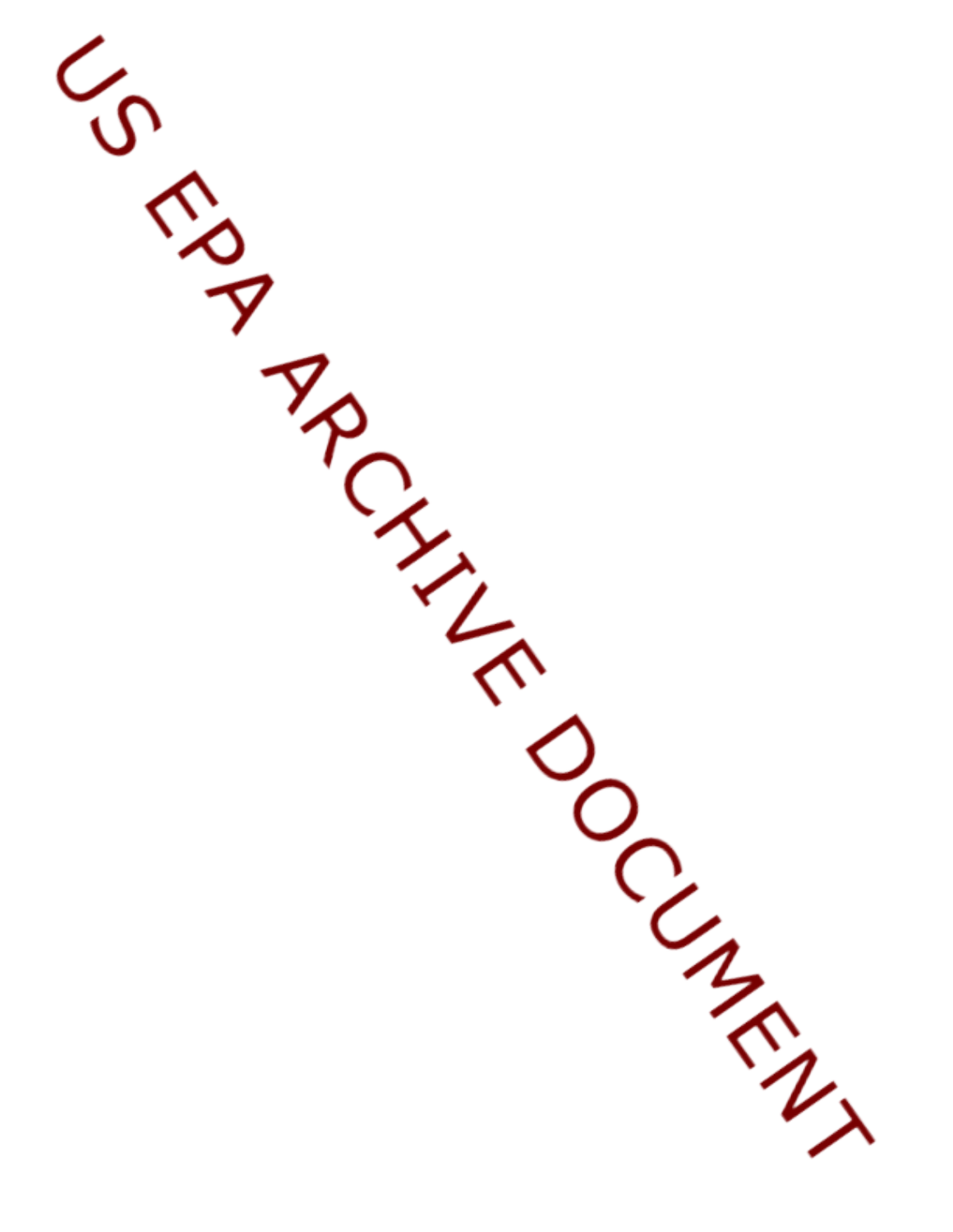# **Technical Factsheet on: HEXACHLOROCYCLOPENTADIENE (HEX)**

[List of Contaminants](http://www.epa.gov/safewater/hfacts.html) 

 As part of the Drinking Water and Health pages, this fact sheet is part of a larger publication: **National Primary Drinking Water Regulations** 

 MCL: 0.05 mg/L Drinking Water Standards MCLG: 0.05 mg/L HAL(child): none

## **Health Effects Summary**

Acute: EPA has found hexachlorocyclopentadiene (HEX) to potentially cause the following health effects from acute exposures at levels above the MCL: gastrointestinal distress; damage to liver, kidneys and heart.

 term exposures to this chemical in drinking water. At present, EPA has issued no drinking water health advisory providing guidance on safe levels for short-

 above the MCL: damage to the stomach and kidneys. Chronic: HEX has the potential to cause the following health effects from long-term exposures at levels

 drinking water. Cancer: There is no evidence that HEX has the potential to cause cancer from a lifetime exposure in

## **Usage Patterns**

It has been estimated that between 8 and 15 million lbs. of HEX are produced each year.

 Its greatest use is as an intermediate in chemical manufacture, including the synthesis of chlorinated pesticides, flame retardants, resins, dyes, pharmaceuticals, plastics, etc. HEX has no end uses of its own.

## **Release Patterns**

 contaminated wastewater from facilities which manufacture or use this compound as a chemical Major sources of release of hexachlorocyclopentadiene to the environment are emissions and intermediate, and from the application of pesticides where it may remain as an impurity. Other sources are air emissions from the incineration of certain chlorinated wastes, and from water treatment plants receiving contaminated wastestreams.

 chlorine industries. The largest releases occurred in New York. From 1987 to 1993, according to EPA's Toxic Chemical Release Inventory, HEX releases to land and water totalled only 78 lbs., all of which was to water. These releases were primarily from alkalis and

## **Environmental Fatev**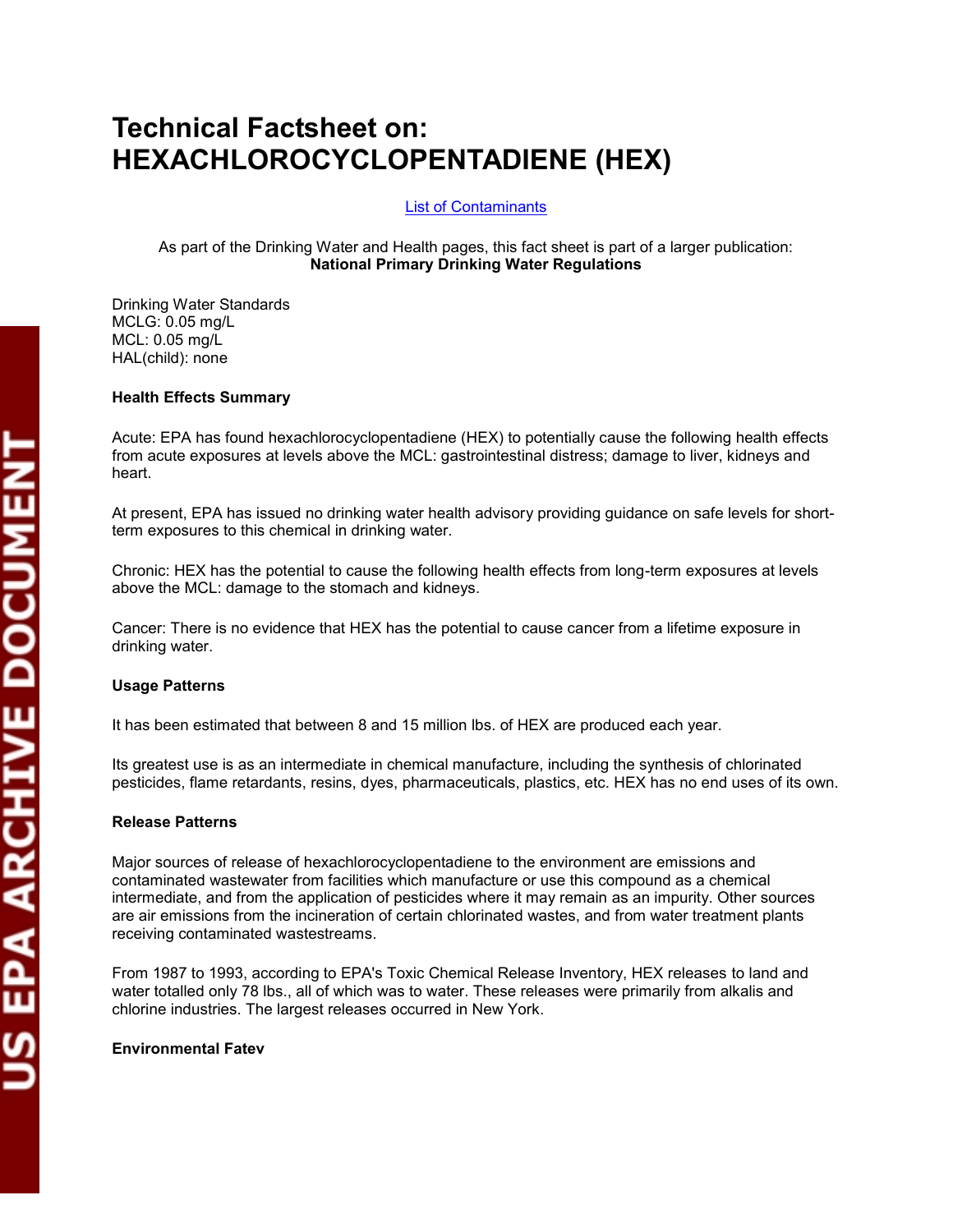predicted to be relatively immobile. In moist soil, this compound would be subject to breakdown by light and chemical reaction (half-life hours to weeks). Volatilization from soil surfaces is expected to be minor. Hexachlorocyclopentadiene is not a persistent environmental contaminant. If released to soil, it is

 If released to water, this compound will degrade within minutes to hours primarily by photolysis and chemical hydrolysis. Though HEX can adsorb to sediments, this does not slow its rate of degradation. Volatilization from water is expected to be a significant removal mechanism, although high turbidity could extend the half-life to several weeks. Biodegradation is expected to be of minor importance.

Hexachlorocyclopentadiene could potentially bioaccumulate in some aquatic organisms depending upon the species. Bioconcentration factors of hexachlorocyclopentadiene in a laboratory model ecosystem: alga, 341; snail, 929; mosquito, 1634; and fish, 448.

## **Chemical/ Physical Properties**

CAS Number: 77-47-4

Color/ Form/Odor: dense, oily, yellow green liquid with a pungent odor.

M.P.: -9 C B.P.: 239 C

Vapor Pressure: 0.08 mm Hg at 25 C

Octanol/Water Partition (Kow): Log Kow = 3.99

Density/Spec. Grav.: 1.7 at 25 C

Solubility: 2 m/L of water at 25 C; Insoluble in water

Soil sorption coefficient: Koc measured at 4,265; low mobility in soil

Odor/Taste Thresholds: N/A

Bioconcentration Factor: BCFs range from 100 to 1230 in fish; some potential to bioconcentrate in aquatic organisms.

Henry's Law Coefficient: 2.7x10-2 atm-cu m/mole;

Trade Names/Synonyms: HEX, Hexachloropentadiene

## **Other Regulatory Information**

Monitoring For Ground/Surface Water Sources:

 Initial Frequency- 4 quarterly samples every 3 years Repeat Frequency- If no detections during initial round: 2 quarterly per year if serving >3300 persons; 1 sample per 3 years for smaller systems 1 sample per 3 years for smaller systems Triggers - Return to Initial Freq. if detect at > 0.0002 mg/L Analysis: **Reference Source Method Numbers**